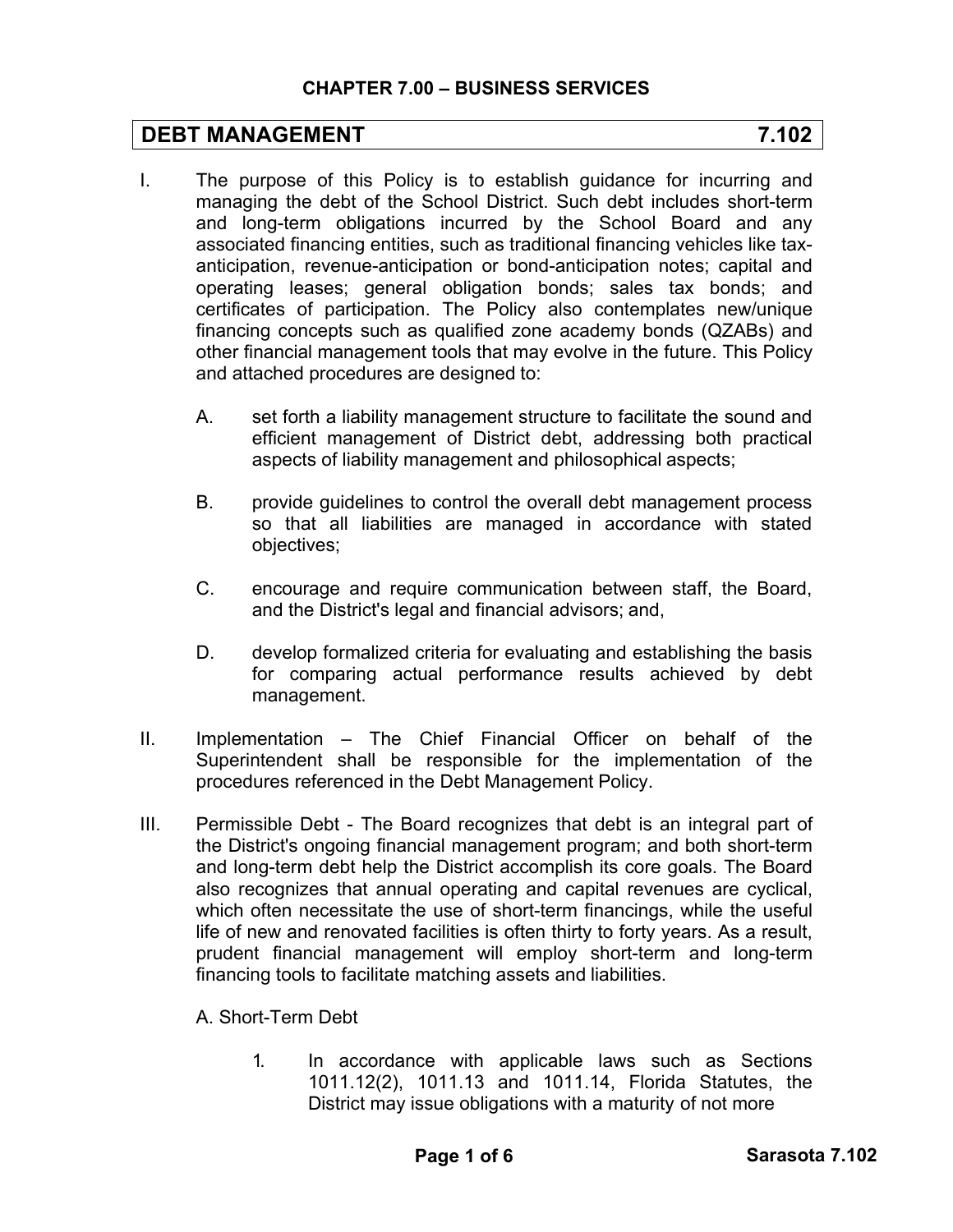than one year (Notes) to fund anticipated short-term cash flow needs due to the timing of the receipts of the annual current year ad valorem tax collections from the county tax collector and other revenues. The principal of the Notes and the interest thereon will be payable from, and secured by, a pledge of such ad valorem taxes and other revenues, as may be appropriate.

- 2. Except for any issuance of taxable obligations, the District will comply with the requirements of the Internal Revenue Service Code (Code), prior to and subsequent to the issuance of the Notes, for spending the proceeds in a manner consistent with the exceptions for interest on the Notes not being included in gross income for federal income tax purposes.
- B. Long-Term Debt
	- 1. In accordance with applicable laws such as Florida Statutes Chapters 1010, 1011, and 1013 Part IV, the District will not issue long-term debt obligations or use long-term debt proceeds to finance current operations (except when using excess proceeds to make debt service/lease payments as provided for in the financing documents). For purposes of this Policy, long-term debt includes bonds, leases, certificates of participation, and other similar obligations.
	- 2. The District may utilize long-term debt for the acquisition, construction or renovation of facilities or, consistent with Florida law, for the acquisition of equipment that cannot be funded from current revenue sources or in such cases where it is more equitable to finance the facility or equipment over its useful life. The District may also issue long-term debt to refund all or a portion of its outstanding debt subject to limitations detailed in this Policy.
	- 3. When debt is used to finance capital improvements, the financing term will be for a period not to exceed the useful life of the facilities or equipment, but never greater than 25 years.
- IV. Measures of Debt Levels and Debt Issuance Limits
	- A. Short Term Debt The District will not exceed the maximum allowable issuance size, if any, as determined by regulations governing the federal taxability of the interest earned by holders of such debt.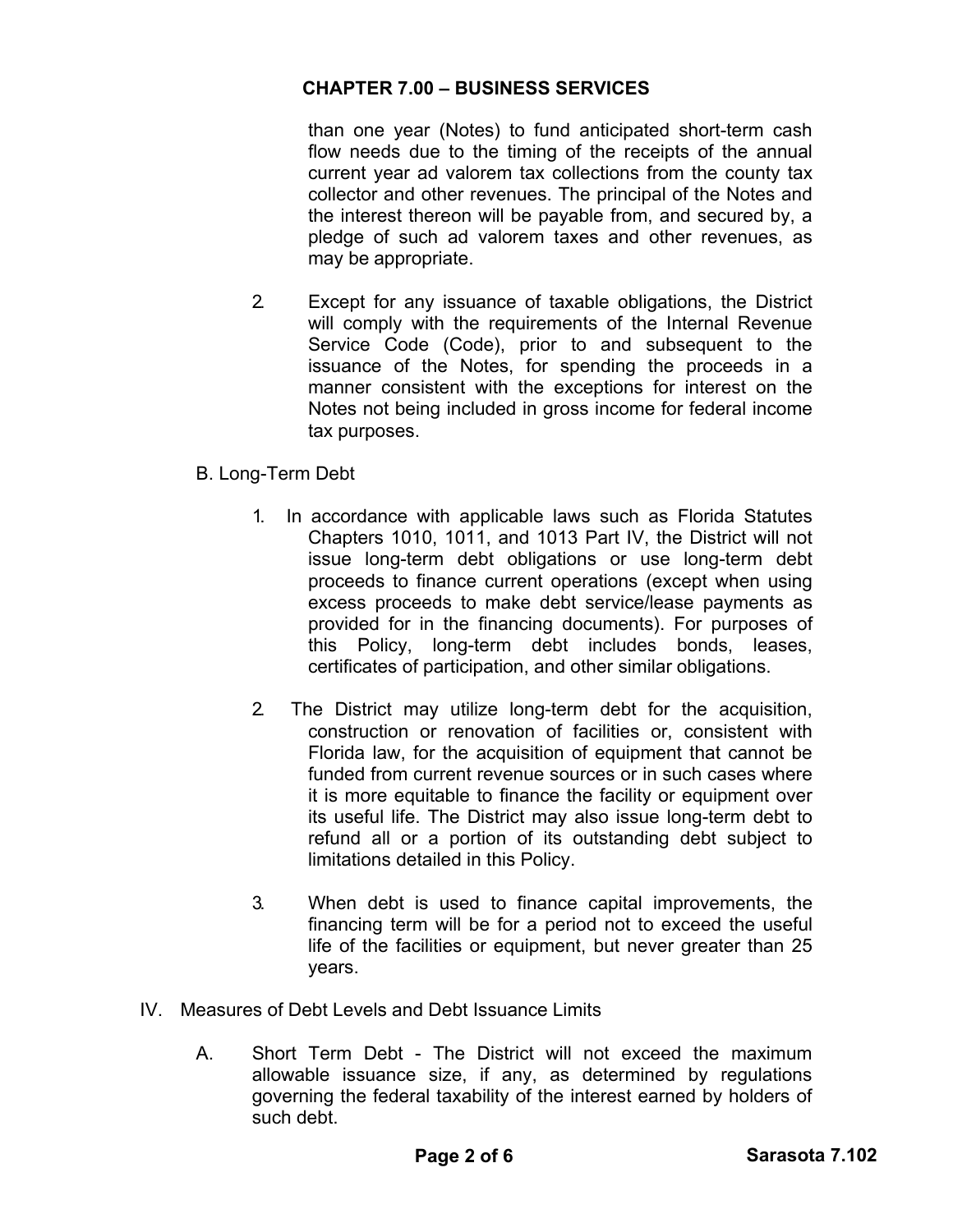- B. Long Term Debt
	- 1. General Obligation Bonds Pursuant to State Board of Education rule 6A-1.037(2), the measure shall be the outstanding debt-to-taxable property ratio, such that a bond issue, together with other school bonds outstanding against the District shall not exceed ten percent (10%) of the nonexempt assessed valuation of the District.
	- 2. Certificates of Participation
		- a. The measure shall be lease payments as a percentage of capital outlay millage dollars and shall not exceed 50% (or 1.0 mills) of the authorized capital outlay millage, unless approved by a supermajority of the School Board.
		- b. Additionally, the District will comply with all applicable Florida statutory requirements and State Board of Education rules and take into account other factors suggested or required by the credit rating agencies and bond insurers when preparing its capital budget and each specific plan of finance.
- V. Selecting Debt Sale Methods
	- A. Short-term Debt Short-term debt shall be issued through a competitive bid process, except in instances where a private placement or a negotiated sale is more cost effective because of unique market conditions or other extraordinary factors.
	- B. Long-term Debt The Board, with the advice of the District's Financial Advisor, will determine whether the sale of long-term debt shall be sold via competitive sale or negotiated sale after considering such factors as the size, complexity of the offering, market conditions, and timing of the transaction. Except where sold by negotiated sale through underwriters pursuant to Section 218.385, Florida Statutes, bonds must be sold to the highest and best bidder at a public sale except as otherwise allowed by Section 1010.47(2), Florida Statutes.
- VI. Financing Structure The financing structure, consisting of matters such as principal amortization, call provisions, coupons/yields, and credit enhancements will be developed for each financing after considering relevant market conditions and then-current practices. Each structure will be developed to provide the lowest long-term effective financing cost while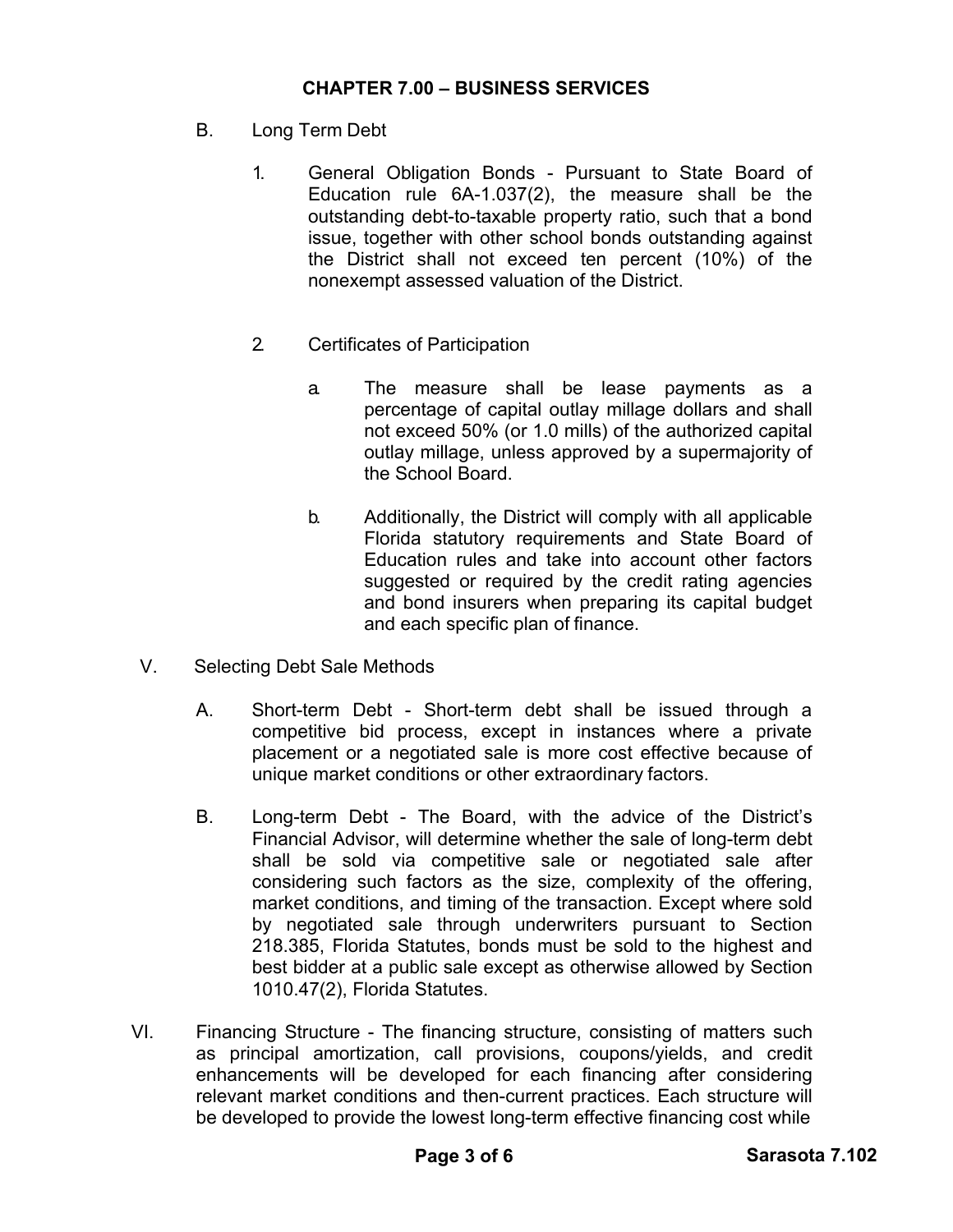providing the greatest flexibility to extract additional value as market conditions change over time (such as refunding debt).

- VII. Amortization Structure Principal should be structured to provide level debt-service payments for the life of the transaction. "Wrapped debt service" and "bullet maturities" may be appropriate for certain financings but should only be employed for short term payment relief or when determined by the Financial Advisor to provide a long term benefit to the District's capital program.
- VIII. Issuing Variable Rate Debt The District may issue variable rate obligations in amounts, and in proportion to its fixed-rate debt, that the District, with the advice and counsel of the District's Financial Advisor, determines to be appropriate to achieve the District's goals.
- IX. Credit Ratings Because the credit review process incorporates both quantitative analysis (fund balance, debt levels, and wealth levels) and qualitative factors (management experience, political climate, and policies/procedures), the District recognizes that credit ratings provide an indication of both the short-term and long-term financial health of the District and that higher credit ratings also result in reduced borrowing costs and decreased cost of bond insurance. Accordingly, the District will exercise prudence and diligence in preparing its budget and managing its finances to maintain its current ratings and obtain ratings upgrades that reflect the District's commitment to excellence.
- X. Credit Enhancements Credit enhancements (such as insurance and letters of credit) will be used only in those instances where the anticipated present value savings in terms of reduced interest expense exceeds the cost of the credit enhancement or when such credit enhancement is an integral part of the overall financing structure.
- XI. Investing Debt Proceeds Because safety of capital is regarded as the highest priority in handling of investment of debt proceeds, and all other investment objectives are secondary to the safety of capital, District staff will follow investment strategies that are consistent with the written Investment Policy 7.35 and Section 218.415, Florida Statutes and provide the maximum return while complying with the requirements of the Code.
	- A. The District, with the guidance of the District's Investment or Financial Advisor will attempt to structure investments that allow the District to meet exceptions to the rebate requirements in section 148(f) of the Code.
	- B. Debt proceeds are only to be invested in permitted investments, as defined in financing agreements, escrow agreements, resolutions, law, and the School Board's Investment Policy 7.35. Neither the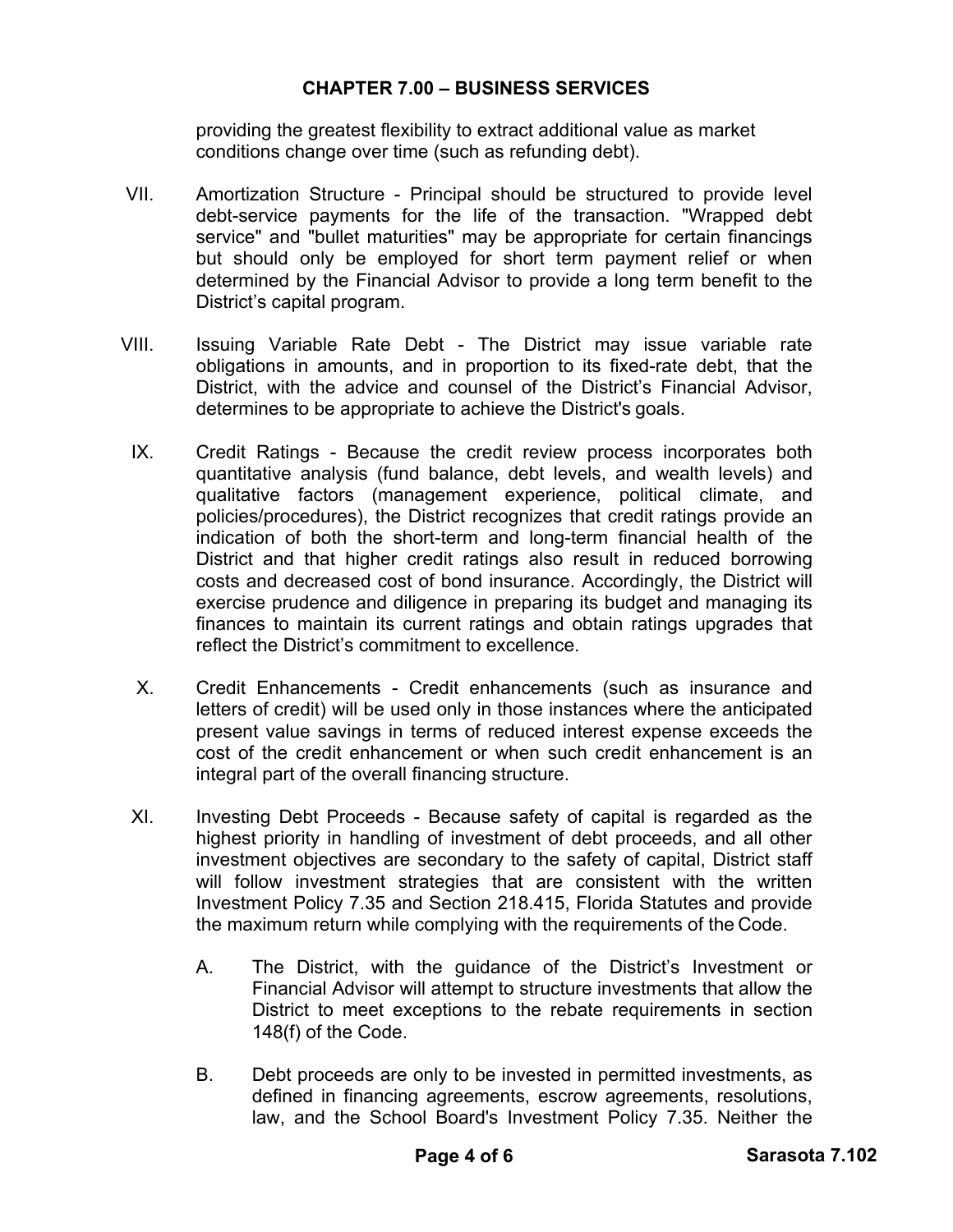District nor any person under its control or direction will make any investment of bond proceeds in any manner that would cause the bonds to be deemed private activity bonds or arbitrage bonds by the IRS under Sections 141 or 148 of the Code. The District will comply with all federal tax arbitrage regulations.

- XII. Debt Refundings The District will monitor outstanding debt in relation to existing conditions in the debt market and may refund any outstanding debt when sufficient cost savings can be realized. Outstanding debt may be refunded as long as the net present value savings is equal to or greater than 3% of the refunded obligation's paramount unless otherwise recommended by the District's Financial Advisor.
- XIII. Compliance and Reporting
	- A. Disclosure Policy The District will provide full and fair disclosure in connection with the initial sale and distribution of its publiclymarketed debt instruments and provide ongoing secondary market information, in compliance with the requirements of applicable federal and state securities laws and regulations, including Securities and Exchange Commission Rule 15c 2-12.
	- B. Budgeted Debt Service Payments Annually the Superintendent will include in the proposed budget presented to the Board for its consideration and approval the appropriations necessary to make the required debt service and lease payments during the fiscal year.
	- C. Compliance with Financing Covenants and the Law The District shall comply with all covenants and requirements of financing resolutions, and applicable state and federal laws authorizing and governing the issuance and administration of debt obligations.
	- D. Bond Yield Arbitrage Monitoring The District shall contract for arbitrage calculation services to monitor the earnings on its debt proceeds for each debt series and determine whether a rebate is necessary.
	- E. Database In addition to the annual report, the Chief Financial Officer will maintain a database of existing debt obligations. The database will include at least the following information related the District's debt:
		- Debt service schedule including principal, interest, and coupon
		- Issue date
		- Interest rate mode (variable/fixed)
		- Call provisions